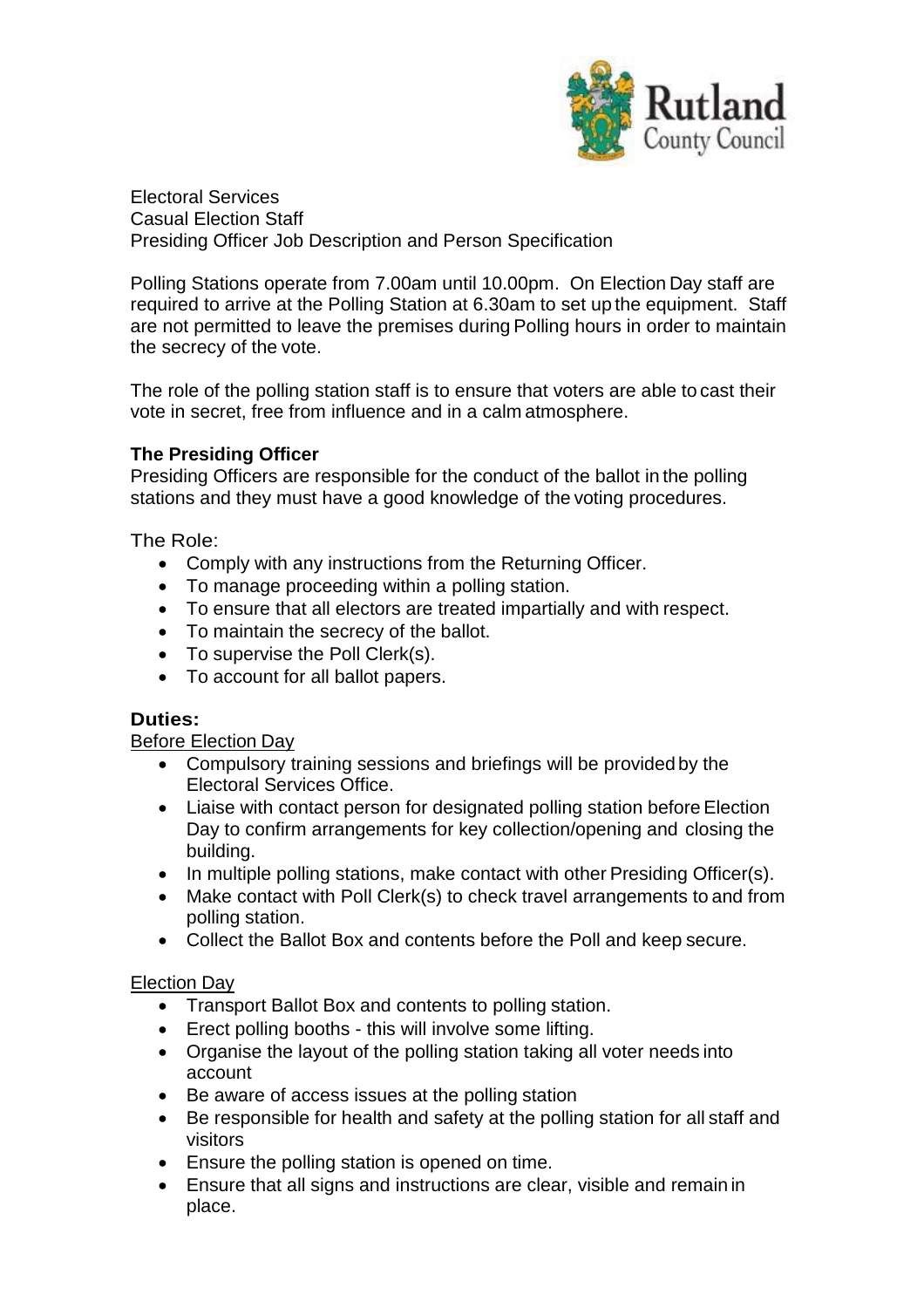

- Keep the polling station neat and tidy.
- Instruct and supervise the work of the Poll Clerk(s).
- Account for, and be responsible for, all ballot papers, issued and unissued.
- Ensure that only eligible voters are issued ballot papers.
- Check and mark electors' electoral numbers in the register of electors and on the corresponding numbers lists.
- Issue ballot papers to voters.
- Ensure that voters cast their vote in secret and put them into the (correct) ballot box.
- Provide assistance to voters where appropriate
- Receive postal votes delivered by hand.
- Manage the attendance of those entitled to be present in the polling station, eg. Candidates, agents, representatives of the Electoral Commission and Observers, and ensure they do not interfere with the voting process.
- Be polite and professional when dealing with all visitors to the polling station and remain impartial at all times.
- Monitor the activities of tellers outside the polling places.

### Close of Poll

- Ensure the polling station is closed on time.
- Supervise the dismantling of the polling station and ensure the building is returned to good order.
- Complete the ballot paper account and associated paperwork; pack in accordance with instructions given by the Returning Officer.
- Deliver the Ballot Box and associated paperwork to the Count location as designated by the Returning Officer

Presiding Officers will work a 16 hour day, so they must provide their own refreshments and take appropriate breaks throughout the day to avoid tiredness. Polling station staff are not permitted to leave the premises during the hours of poll.

The Returning Officer is not permitted to employ anyone who is/or has carried out duties on behalf of any political party or candidate at the election.

All staff will be required to sign an agreement to maintain the secrecy of the poll.